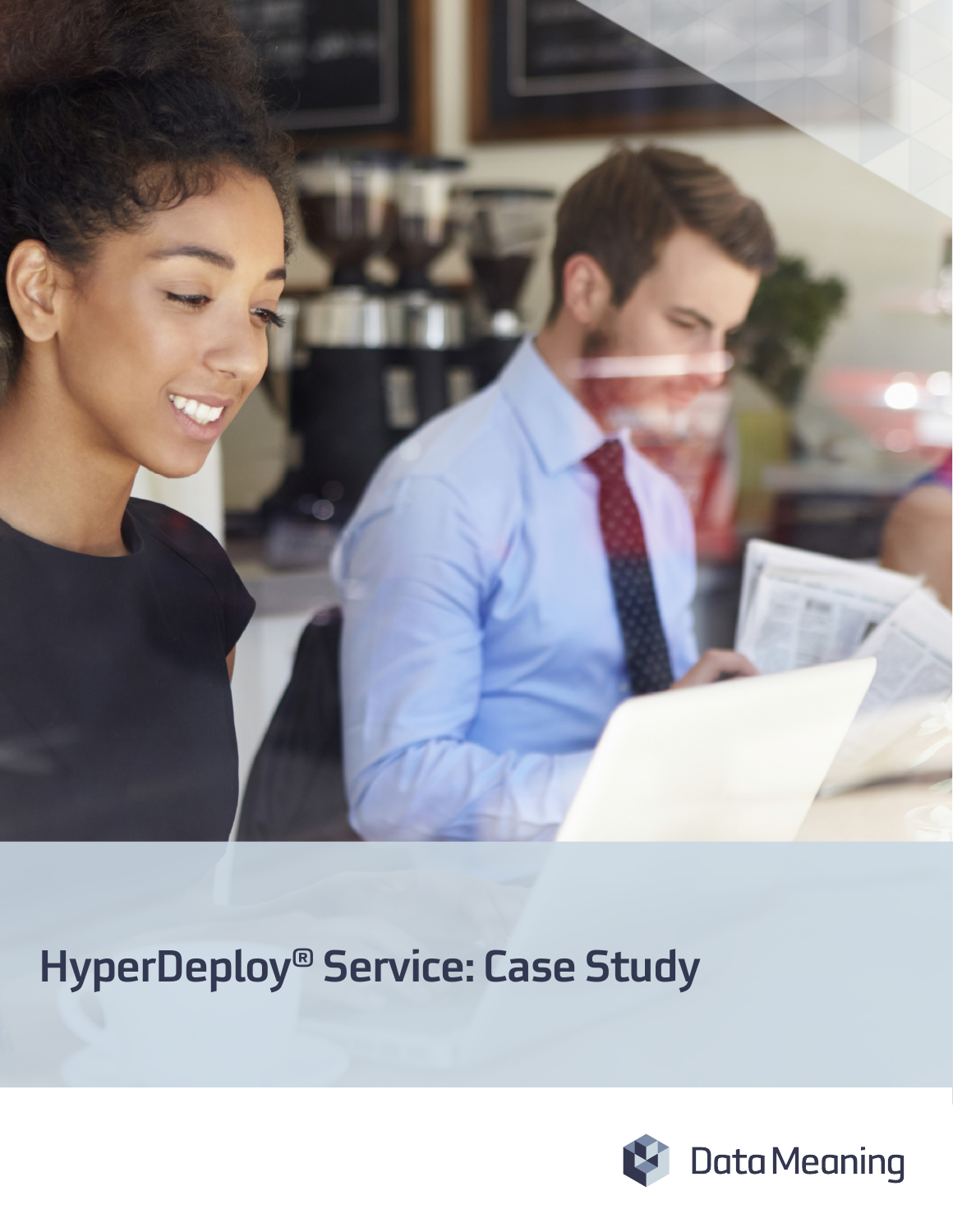

## Your Personalized Language Instructor

Voxy, a fast-growing company based in New York, is an online, subscription-based software solution for individuals looking to learn a new language on their own terms, in a personalized, easy, and fast way. Happy and engaged Voxy customers rave about the solution's method of delivering them the exact type and speed of learning that makes them successful. This, of course, stems from Voxy's "secret sauce" – an intricate algorithm of learning from a user and preparing a truly personalized curriculum for them.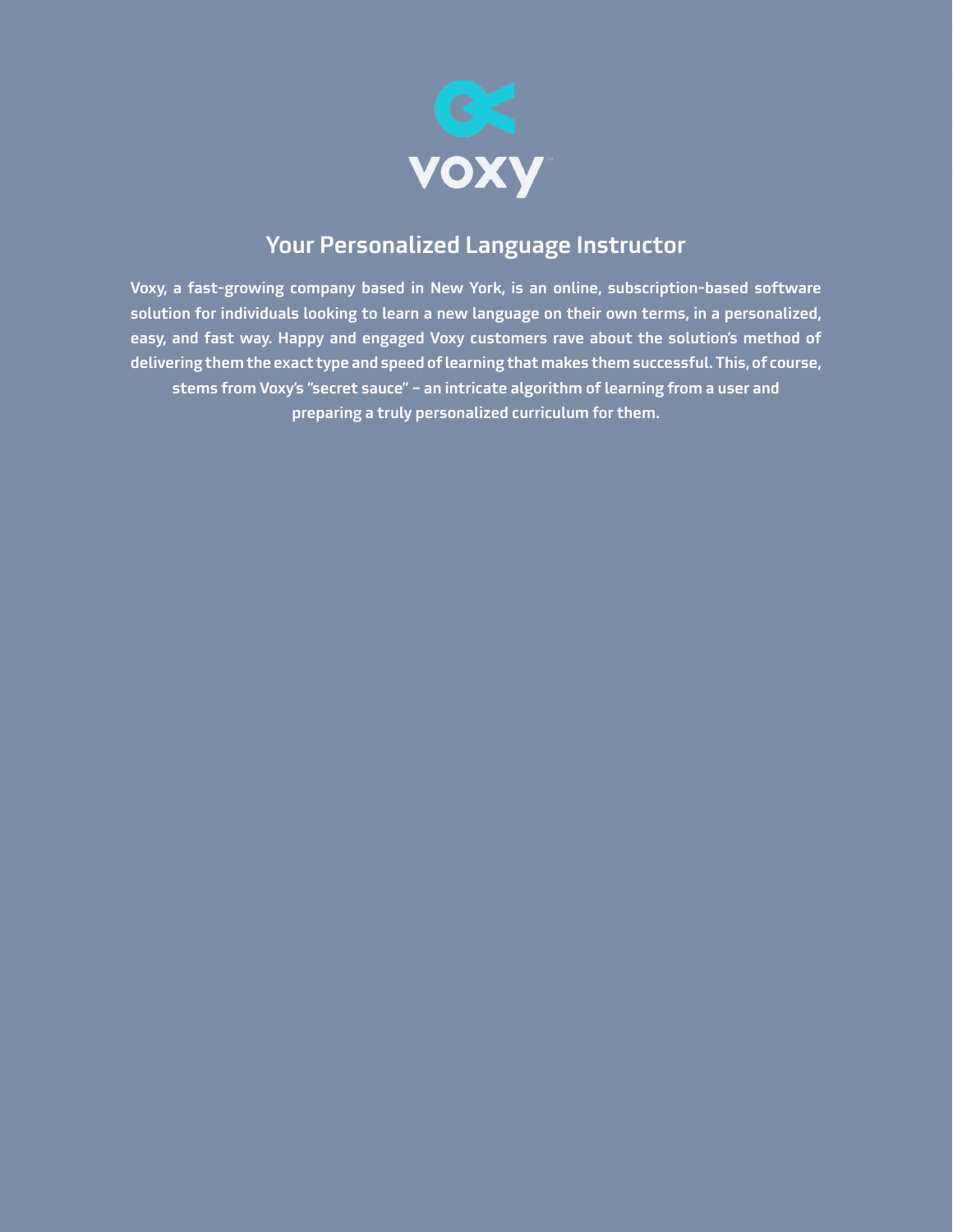### Voxy Extracted the Full Value of their MicroStrategy Investment with the Power of Data Meaning on their Side. In Only 16 Hours.

In only 16 hours of low-cost, high-value expert guidance, the Data Meaning team laid the groundwork for Voxy to get all they were hoping for from their Business Intelligence (BI) system.

## Embarking on a Search for Insight

As the company grew, Voxy executives sought better ways of gathering insight on their business. To facilitate this, their web and application platforms were generating hundreds of thousands of rows of data every month on users, interactions, services, and features. Using this data, executives wanted answers to some relatively basic analytic questions, including:

- How effective were their promotions?
- What were the most common platforms the application was accessed from (i.e., Web, iOS, Android, etc.)?
- What were the most common features used inside the application?
- How long were users interacting with the application?
- What were common traits of their most loyal customers?

Unfortunately, Voxy analysts lacked the tools they needed to cull through the data to identify the insights they needed to answer these questions. Spreadsheets and manual labor were no longer effective. With this in mind, they sought a Business Intelligence solution that would give them the analytic power they were looking for, but with the interactivity and user base that they needed. They purchased MicroStrategy in late 2013, specifically attracted to the Visual Insight feature that would give their analysts and executives the self-service, on-the-fly analysis they wanted.

## Overwhelmed by the Power and Complications of an Enterprise BI System

After bringing MicroStrategy on board, they began the process of installing the software on their internal systems, accessing their data from the Amazon RedShift data stores, and starting to build out their analytics and visualizations. Unfortunately, this was not as easy as they had envisioned. From the outset, the Voxy team struggled to get to the analysis they were looking for.

From installation, to connecting to the data, to architecting the system, to dealing with memory errors, it became clear to them quite quickly that they did not have the expertise in-house to get where they wanted to be in an amount of time.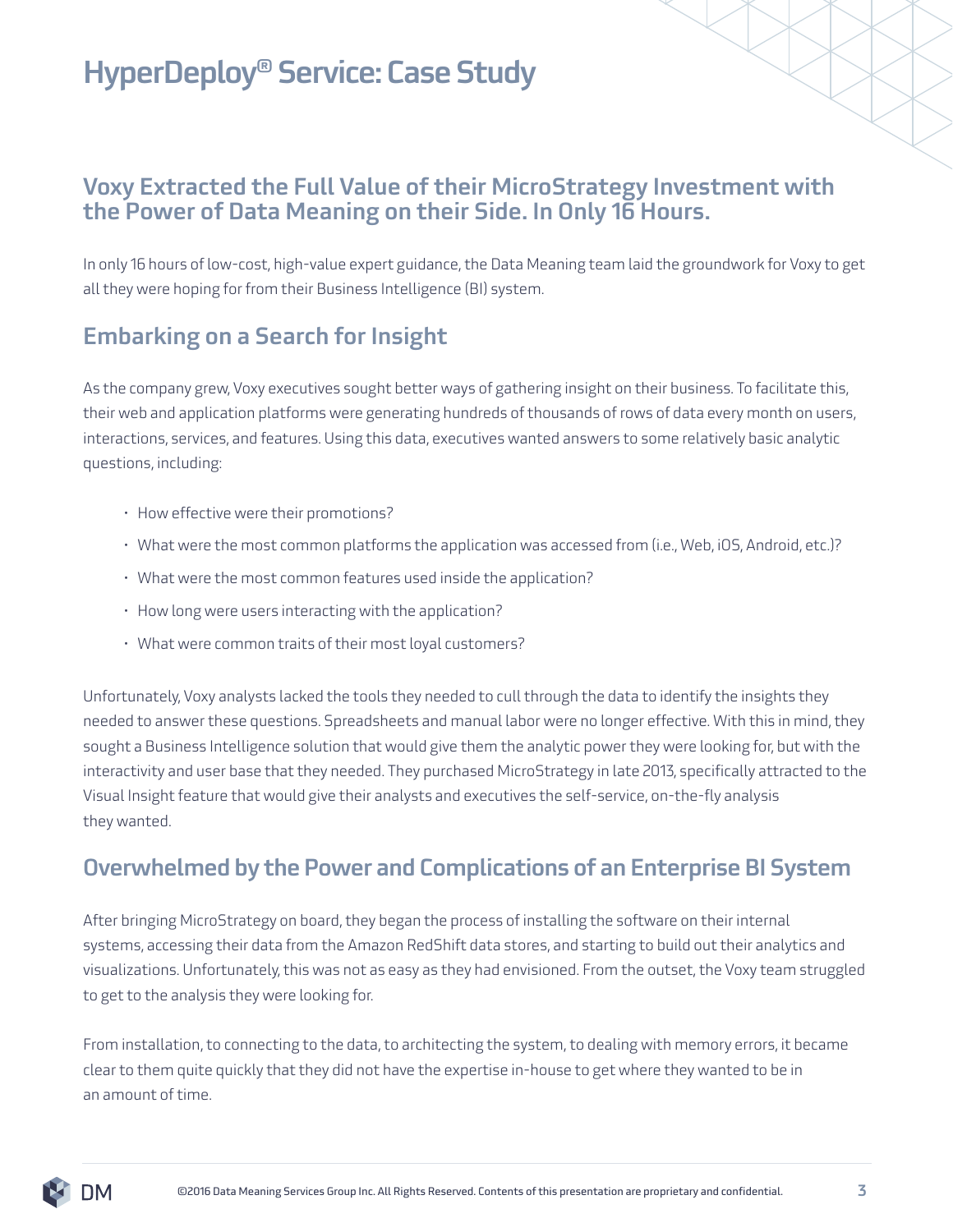With this realization in mind, their MicroStrategy account team recommended the team of BI experts at Data Meaning to get them over the hump with their tried and tested HyperDeploy® Service.

"Data Meaning not only helped us set up MicroStrategy and helped us develop a couple dashboards, but also educated us and walked us through the entire process."

Nick Eng, Manager of Strategy and Analytics

## Grabbing On to the Value Lifeline from Data Meaning

From the very first meeting, the Data Meaning team could clearly see what was happening at Voxy. Nothing was wrong with the software, nothing was wrong with the data, and nothing was wrong with the Voxy analysts. What was missing was a solid understanding of the principles of implementing a well-architected BI environment on which to build analytics and visual sandboxes. It was clear immediately how the Data Meaning team would get Voxy over the hump to success.

In true Voxy form, the Data Meaning team built a very personalized process for the Voxy analysts based on their HyperDeploy® service. In only 16 hours of dedicated time—all performed remotely—the Data Meaning BI expert would deliver a combination of foundational education, workshop-based exercises, and hands-on assistance to lay the right groundwork to get Voxy on their way to the insights they were looking for.

Specifically, during the two days of engagement, Data Meaning focused on a well-devised combination of teaching and implementing that both taught the Voxy analysts how the BI environment would function and also got their specific system off the ground and functioning without errors.